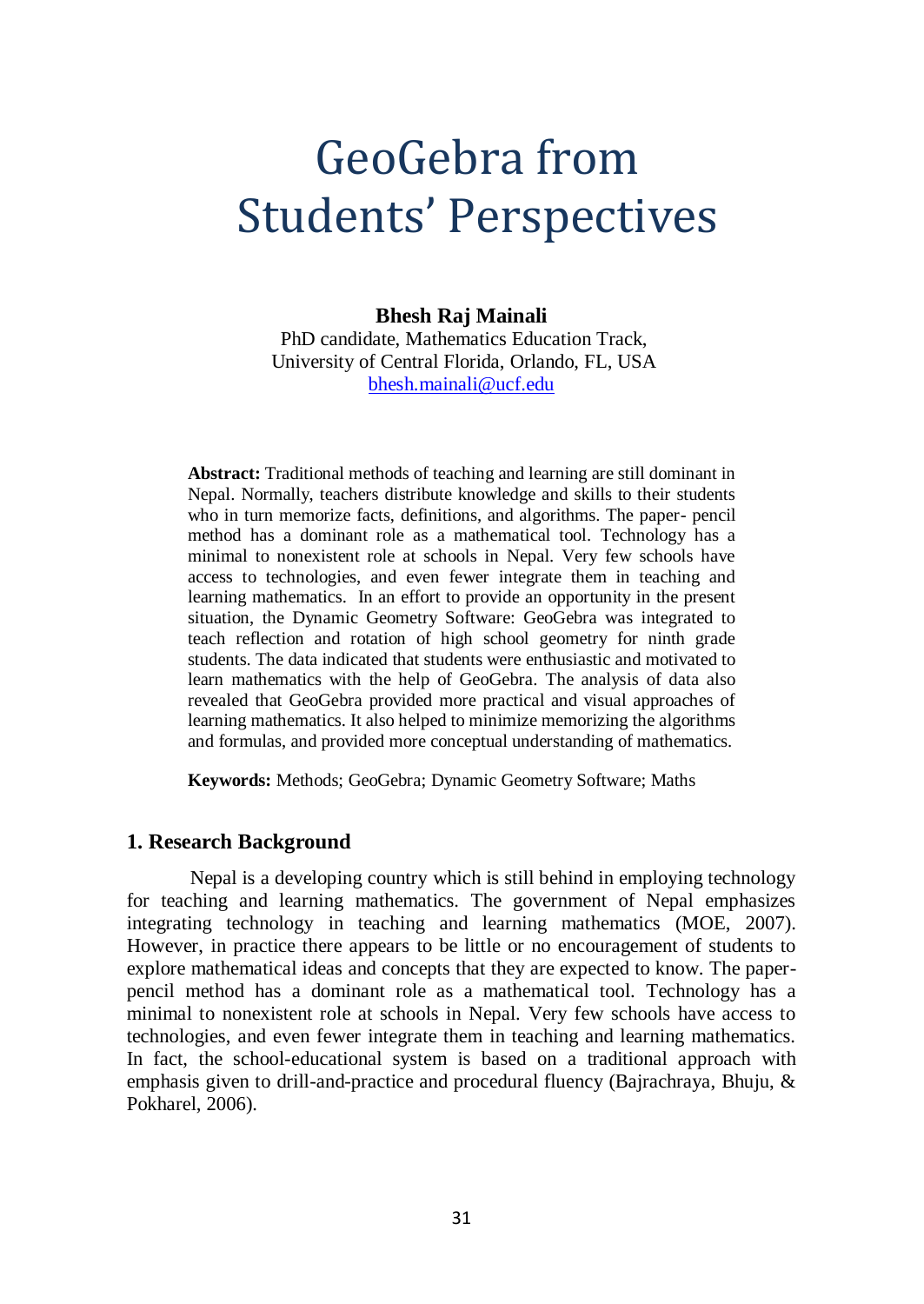#### **2. Aim of the study**

In an effort to provide an opportunity in the present situation, probably the first time in the country, the researcher taught ninth grade students (14/15 years) with the help of Dynamic Geometry Software (DGS): GeoGebra in 2009. One of the purposes of the study was to investigate how students think and understand about GeoGebra, which had never been integrated in their mathematics lessons. The aim of this study was also to let teachers and students know about the free mathematical software: GeoGebra.

# **3. Dynamic Geometry Software**

The importance of using technology in mathematics education has been emphasized by the National Council of Teachers of Mathematics (NCTM) because technology can have a crucial role in teaching and learning mathematics: it both influences the mathematics that is taught and enhances students' learning (NCTM, 2000). For example, Dynamic Geometry Software (DGS) offers new tools that are unavailable in paper and pencil, so DGS widens the range of accessible geometrical constructions and solutions (Straesser, 2001).

Dynamic geometry software enhances the discovery learning process by enabling the user to explore many more examples on the computer screen than could be performed reasonably with pencil and paper. In addition, DGS such as GeoGebra is an easy-to-use tool for learning and teaching mathematics (Hohenwarter & Preiner, 2007). An important advantage of public domain or open source software (GeoGebra) is that there is no extra financial outlay for schools (or individual teachers and students) to acquire it, which is very important for the developing countries such as Nepal. So, students can use it at home and explore their ideas in the absence of their teachers. Learning mathematics in a GeoGebra environment, students remain engaged with the interactive features that GeoGebra brings, such as learning from feedback, seeing patterns, making connections, and working with dynamic images (Edwards & Jones, 2006). Moreover, GeoGebra provides an opportunity for visual images of various mathematical ideas and concepts, which enhances learning mathematics (Green & Robinson, 2009).

# **4. Methodology**

#### **4.1. Research Design**

A qualitative research design was chosen for this study where 42 students were participated in this study; however, data was collected from only two students. The qualitative data was based on an interview and classroom observations.

#### **4.2. Mathematics Lessons**

In general, the number of students at a classroom in Nepalese high schools ranges from thirty to fifty, and sometimes even more. Forty two students were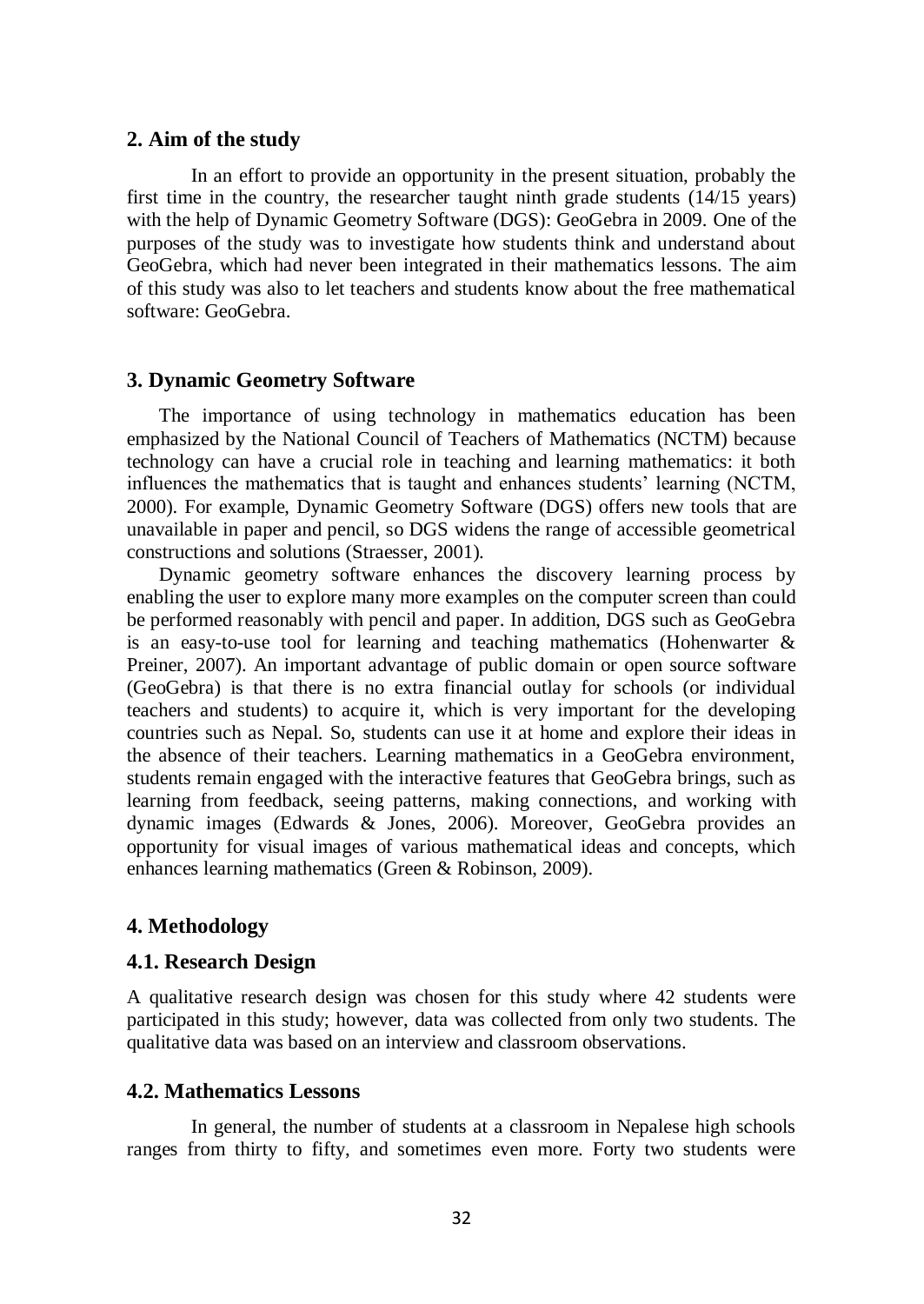participated in this study. There were enough desks and benches in the classroom so that all students could sit and have a work desk. The classroom could accommodate as many as fifty students. Classrooms, normally, do not have computers and projects; thus, the researcher rented a beamer and used his own laptop for the lesson activities in order to display them for students. The researcher hung a cotton sheet as a screen on top left hand part of the blackboard in the classroom, so that the researcher could still write on the right part of the blackboard.



**Figure1:** A vignette of a lesson in a classroom

The researcher taught six lessons (50 minutes) about reflection and rotation from a geometry course in a school day for a week (six days). The researcher used GeoGebra extensively to teach reflection and rotation. Several examples of reflection and rotation were provided in a dynamic way with the help of GeoGebra in order to provide opportunities for students to explore reflection and rotation. At the end of the six lessons, students were provided opportunities to learn and explore more about reflection and rotation in a computer laboratory. Students were asked to complete six activities pertaining to reflection and rotation with the help of GeoGebra. There were 25 computers and a marker board in the computer laboratory. There were 42 students at the time of the practical session. This meant that one computer for two students was enough. One day before the practical session, the researcher installed the software *GeoGebra* on all computers. The installation was done in such a way that the students only had to click on the GeoGebra icon to start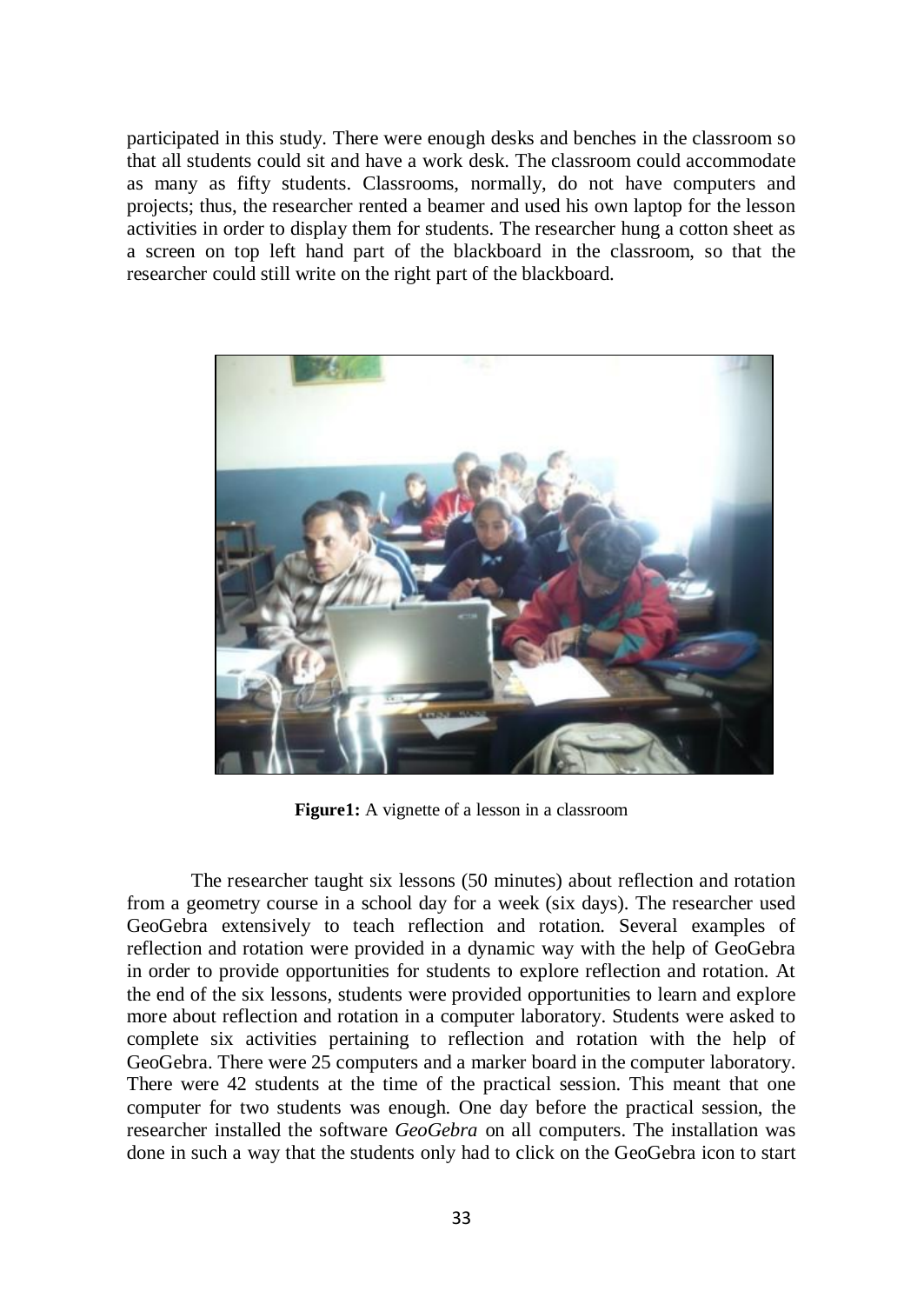the program and to open the GeoGebra window where students paired themselves up and worked on the activities in the computer laboratory.



**Figure 2:** A vignette of computer laboratory session

# **4.3. Data Collection**

At the end of the computer work session, the researcher asked students to participate (one male and one female) in an interview. The researcher briefly informed students that the interview will be about their experience, impression, and understanding about the use of GeoGebra for teaching and learning of mathematics. After having discussion for a while, students were able to provide the names of two students who were involved in the interview process. The audio-taped recorded interview was conducted for a half hour based on the questionnaires that the researcher had designed in advance. After finishing the interview with the female student, the interview for the male student was conducted. The interview questions contained ten questions, most of which were related to students' impressions, experience, and understanding about GeoGebra in connection to learning reflection and rotation in particular, and mathematics in general.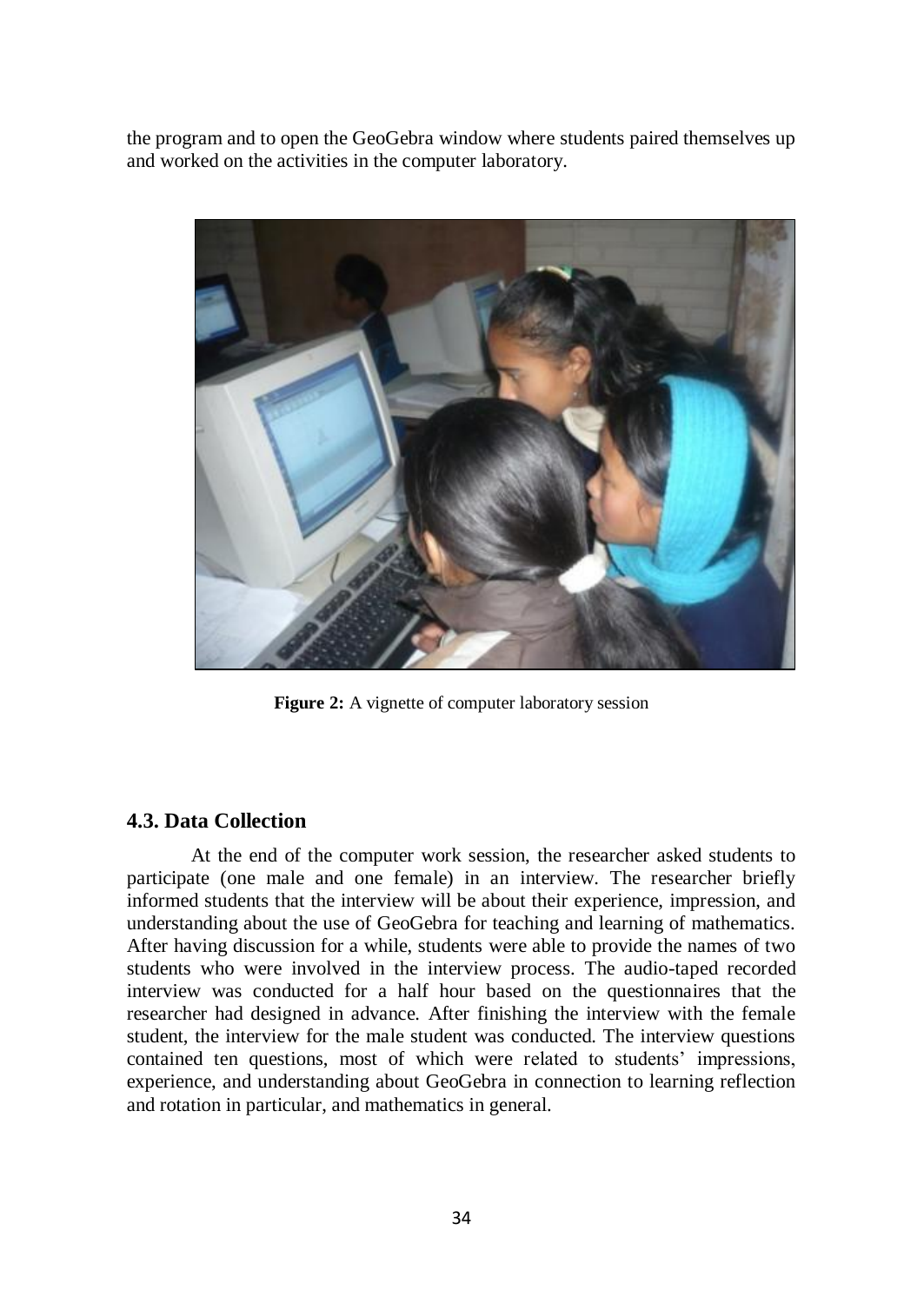### **4.4. Data Analysis**

The analysis, particularly the audiotape interview, was carried in a number of steps. The audiotape interviews were carefully transcribed word by word. Glesne (2011) recommends that the researcher starts a codebook soon after the data collection starts. The researcher kept track of all the data collected; however, the code book was developed during data analysis. In fact, coding is a progressive process of sorting and defining and defining and sorting of collected data (Glesne, 2011). After a couple of times of modification and refinement of coding, finally four major themes emerged. The themes were practical approach, visual, less memorizing, and fantastic.

#### **4.5. Validity, Verification and Ethical Issues**

Glesne (2011) stated that the one way to address the validity issue is the prolonged engagement and persistent observation. The researcher taught geometry lessons for a week, observed students' engagement in the classroom as well in the computer laboratory, and conducted an interview. Engaging for a sufficient amount of time in the field helps to make the finding more valid in this qualitative study. Furthermore, the three types of data— teaching in the classroom, observing the students' work in the computer laboratory, and conducting interviews—helped to triangulate and verify the findings reported in this paper.

The researcher explained about this study and its purpose before requesting participants to be involved in this study. Glesne (2011) stated that potential study should inform participants that participation is voluntary and they may freely choose to stop whenever they want. All participants, in this study, were informed that the participation was voluntary, they may freely choose to stop at any time, and participating in this study did not affect any aspects of their well-being.

# **4.5. Findings**

The findings will be reported on the basis of the codes and themes that emerged during the data analysis phase. The major themes that emerged during the data analysis were practical approach, visual, less memorizing, and fantastic.

Students refer to the teaching and learning with help of GeoGebra as "the computer method" and the traditional teaching and learning approach as "the blackboard method."

"Learning with the computer method was easier for me than the learning via the blackboard method because we have to buy the notebook (graph paper) and plot the coordinate's points very roughly on paper and it was very hard for me. But in this computer method, it was very easy to plots coordinates points, and reflects and rotates them on the coordinate plane with the help of GeoGebra software". –male student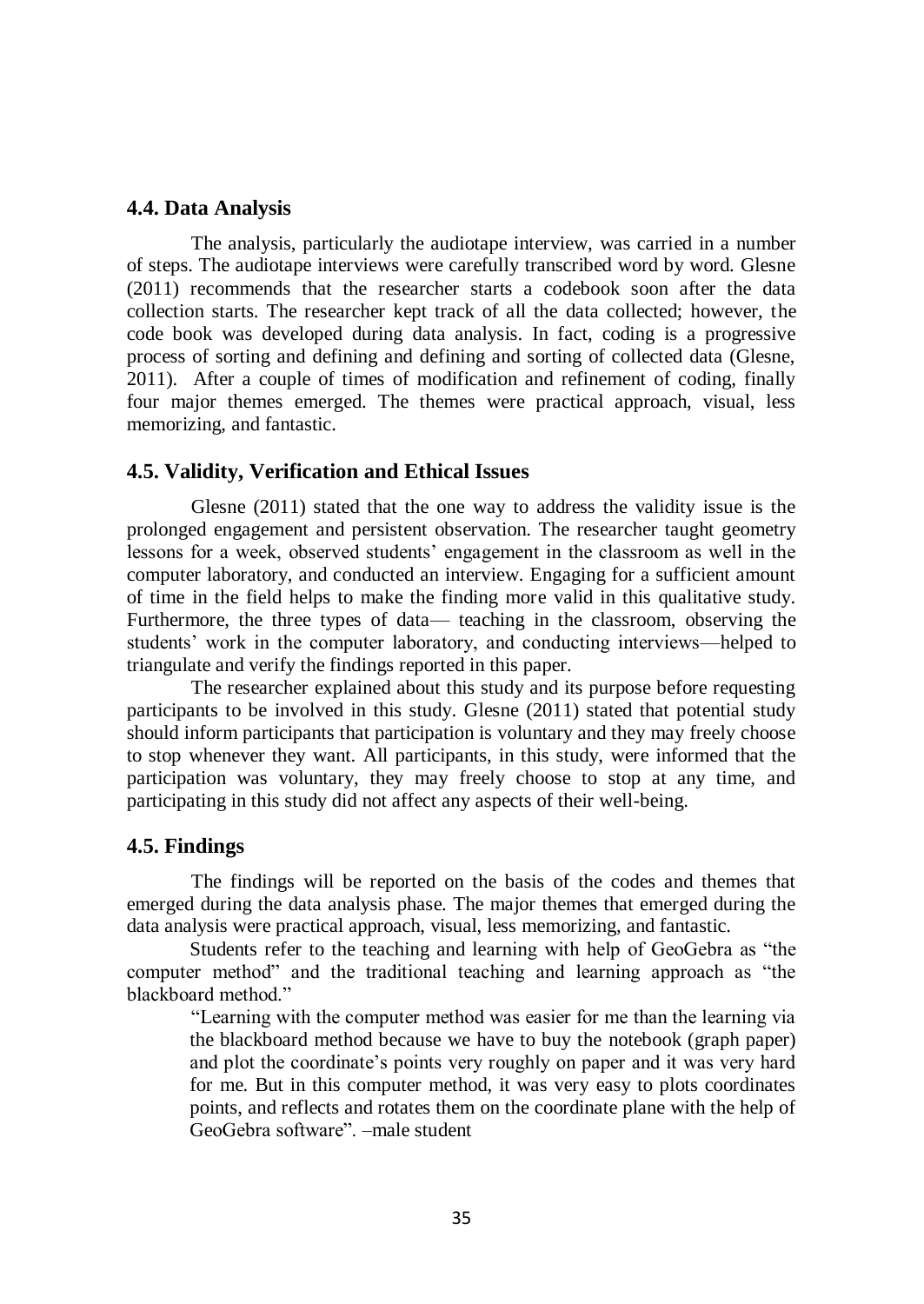It is worthwhile to mention that teachers used blackboard and chalk while teaching mathematics in the classroom because this was what available in the each classroom. Students preferred to use a computer method or practical approach of learning of mathematics when they integrated GeoGebra. The fact was that students were engaged in doing mathematics in a computer laboratory, so that they called it a practical approach. The female student stated that "Many mistakes could be made while doing reflection and rotation in the blackboard method, but in the computer method it was easy to learn."

Both students contended that the software provides visual representation. They stated that we could see changes in the images and objects in the GeoGebra window when the geometrical objects were reflected and rotated. Therefore, the computer method was helpful to understand reflection and rotation. The male student stated that "the computer method was helpful to give visual images of the objects, so it was easy to understand the reflection and rotation." One of the benefits of the computer method that students stated was that they could immediately see the mistakes that they had made, which was not possible when tasks were done by pencil and paper.

The data also revealed that the computer method was completely new for the students; they had been accustomed to learn in traditional ways. Therefore, sometimes it was difficult for students to cope with the new setting. It was more an initial feeling of insecurity.

The female student was of opinion that "the computer technology is beyond the capacity of our nation, but you have provided us a chance to learn through the computer." Though it was for short period we got chance to learn with a new method and we got new ideas and experiences." This quote illustrates that there were amongst the students a feeling that no one, not even the poor people, should be left behind in the beginning age of computer technology in Nepal. Furthermore the male student stated that information and availability of this software should be known not only at schools in Kathmandu but also throughout the country. The data also indicated that students never imagined that there is such a nice mathematical tool that can be used for learning mathematics in dynamic ways.

The data also revealed that GeoGebra helped greatly. Participating students believe that the software was a great mathematical tool through which students do not have to memorize the formula for which students normally do in the examination. Students think that GeoGebra was fantastic because it provides a depth understating of reflection and rotation so that they did not have to memorize the formulas. Normally students do not get a formula-worksheet during the examination period; they have to memorize formulas in a blackboard-chalk teaching method.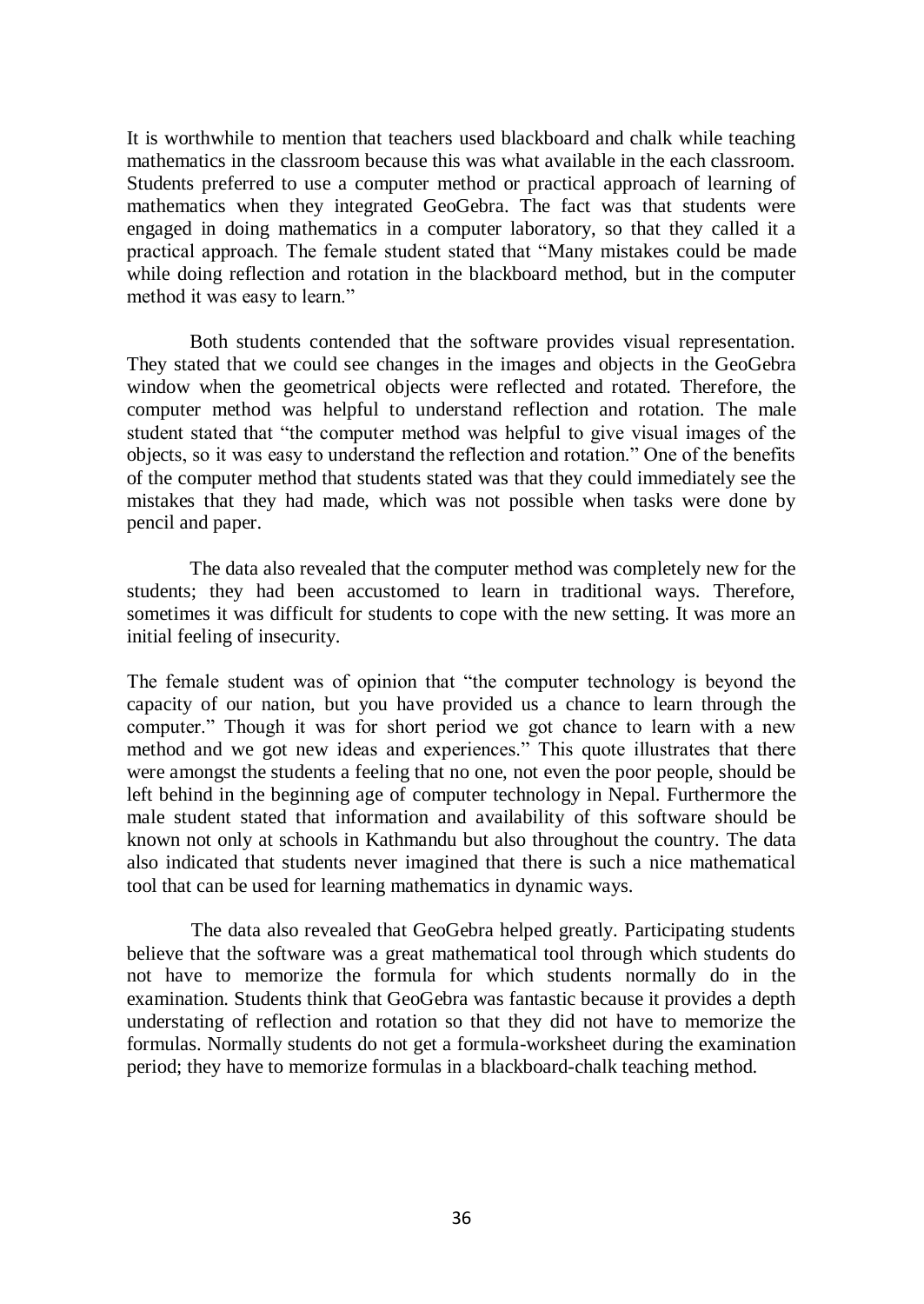#### **5. Conclusions**

Students preferred to use computer method when learning mathematics when they utilized GeoGebra to complete reflection and rotation tasks. The computer method was completely new for students; they had up to then only been exposed to the traditional method. Therefore, sometimes it was difficult for students to cope with the new setting. It was more an initial feeling of insecurity. It was found that students were enthusiastic learning mathematics with the help of GeoGebra. The various aspects of GeoGebra such as visuality, dynamic in nature help students to provide more depth understanding of mathematics as contended by Straesser (2001), Green and Robinson (2009), and Hohenwarter and Preiner (2007). The immediate feedback that students received with the help of GeoGebra was of great advantages because students did not get similar advantages with the pencilpaper environment as stated by Edwards and Jones (2006). Students even said that they will use this software at their home because GeoGebra is free software. Students were very much impressed and were excited to know about the software. They also emphasized in publicizing information about the software throughout the country. It appeared that GeoGebra can be a useful mathematical tool that can be integrated for teaching and learning of mathematics at high schools in Nepal.

#### **References**

- **[BBP06]** Bajrachraya, D., Bhuju, D. R., and Pokharel, J.R *Science, Research and Technology in Nepal*. UNESCO, Kathmandu. (2006).
- **[EJ06]** Edwards, J. A., & Jones, K. *Linking geometry and algebra with GeoGbra. Mathematics Teaching,* p.194, 28-30. (2006).
- **[Gle11]** Glesne, C.. *Becoming Qualitative Researchers: An Introduction*.  $(4<sup>th</sup> Ed.)$ . Boston, MA: Pearson.  $(2011)$
- **[GR09]** Green, D. R., & Robinson, C. L. *Introducing GeoGebra into foundation year students. MSOR Connection,* Vol 9, May 2, (2009).
- **[HP07]** Hohenwarter, M. & Preiner, J. Creating Mathlets with Open Source Tools. *The Journal of Online Mathematics and its application*,7, July, article ID 1574. (2007).